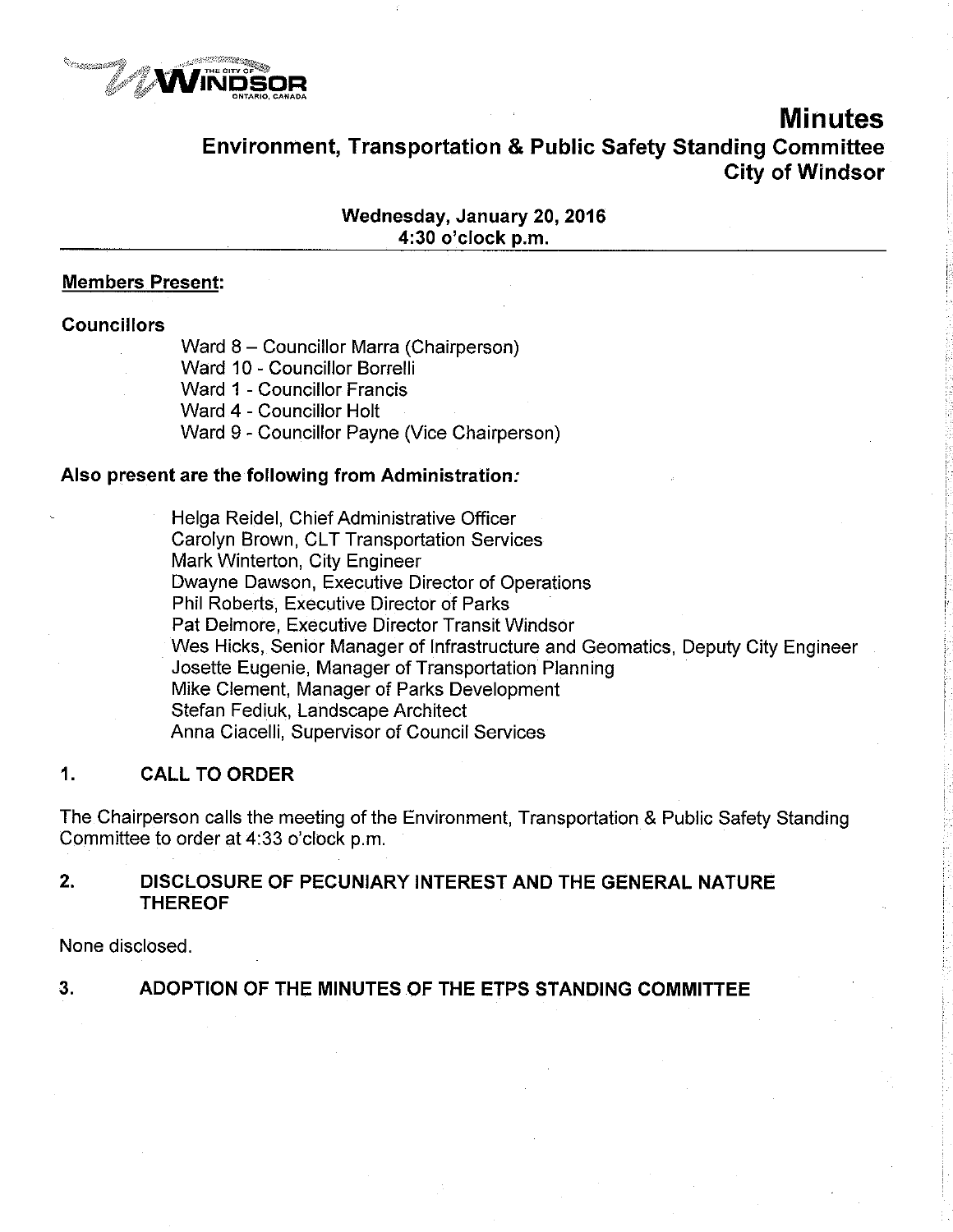# 3.1. Environment Transportation and Public Safety Standing Committee Meeting Minutes Held November 18,2015

Moved by: Councillor Francis Seconded by: Councillor Holt

That the minutes of the Environment Transportation and Public Safety Standing Committee Meeting (excluding Transit matter items) held November 18,2015 BE APPROVED as presented.

Moved by: Councillor Holt Seconded by: Councillor Borelli

That the minutes of the Environment Transportation and Public Safety Standing Committee Meeting (Transit matter items only) held November 18,2015 BE APPROVED as presented.

Agenda Item: SCM 29/2015

# 4, REQUEST FOR DEFERRALS, REFERRALS ORWITHDRAWALS

Moved by: Councillor Payne

Seconded by: Councillor Borrelli

That ltem 8.7 The report of the City Engineer entitled "Petition requesting removal of No Parking signs on Ronald Avenue - Ward 9 CQ60-2015" (S52/2015) **BE WITHDRAWN** as the request was previously addressed.

That Item 8.5 The report of the City Engineer entitled "Conference Presentation - Canadian Institute of Transportation Engineers - City-wide" (54412015) BE WITHDRAWN as the administrative topic submitted was not selected. Carried.

> Agenda ltem:552/2015 & s 44/2015

# 5. COMMUNICATIONS

None presented.

# 6, PRESENTATIONS AND DELEGATIONS

Please see Items 8.3, 8.11 and 8.18 under the Administrative items section.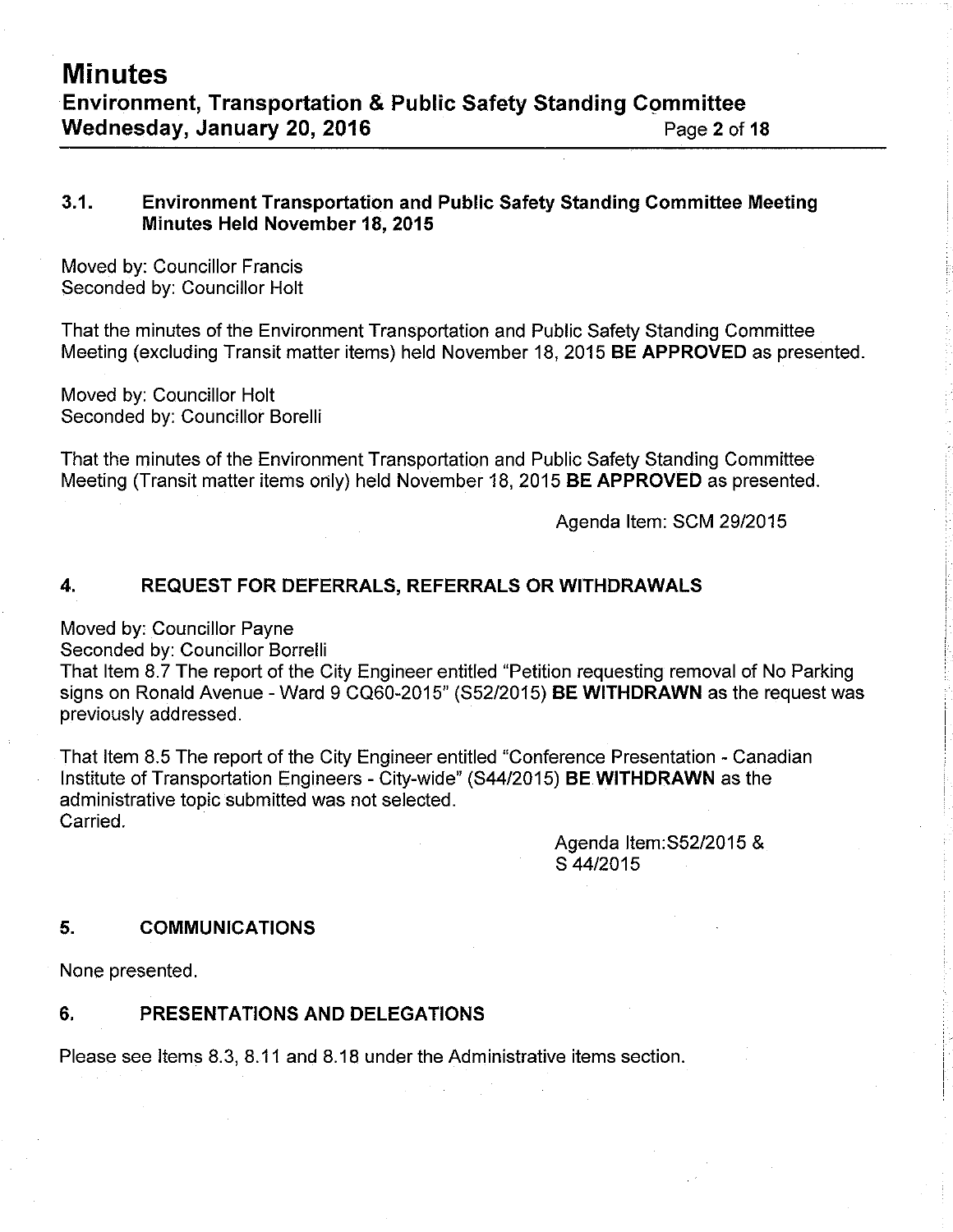# 7, COMMITTEE MATTERS

None presented.

# 7.1. Report No. 3 of the Transit Windsor Advisory Committee

Moved by: Councillor Borrelli Seconded by: Councillor Holt

Decision Number: ETPS 325 That Administration **BE DIRECTED** to provide scenarios/options in order to achieve an overall 25% coverage of bus shelters throughout the City of Windsor and to report back. Carried.

Agenda ltem: SCM 1712015

## 7.2. Minutes of the Transit Windsor Advisory Committee meeting held November 5, 2015

Moved by: Councillor Holt Seconded by: Councillor Payne

Decision Number: ETPS 326 That the Minutes of the Transit Windsor Advisory Committee meeting held November 5, 2016 BE RECEIVED for information. Carried.

Agenda Item: SCM 18/2015

# 7.3. Minutes of the Windsor Bicycling Gommittee meetíng held September 29, <sup>2015</sup>

Moved by: Councillor Holt Seconded by: Councillor Payne

Decision Number: ETPS 327 That the Minutes of the Windsor Bicycling Committee meeting held September 29, 2015 BE RECEIVED for informaiion. Carried.

Agenda Item: SCM 19/2015

7.4. Minutes of the Essex-Windsor Solid Waste Authority Regular Board Meeting held September 1, 2015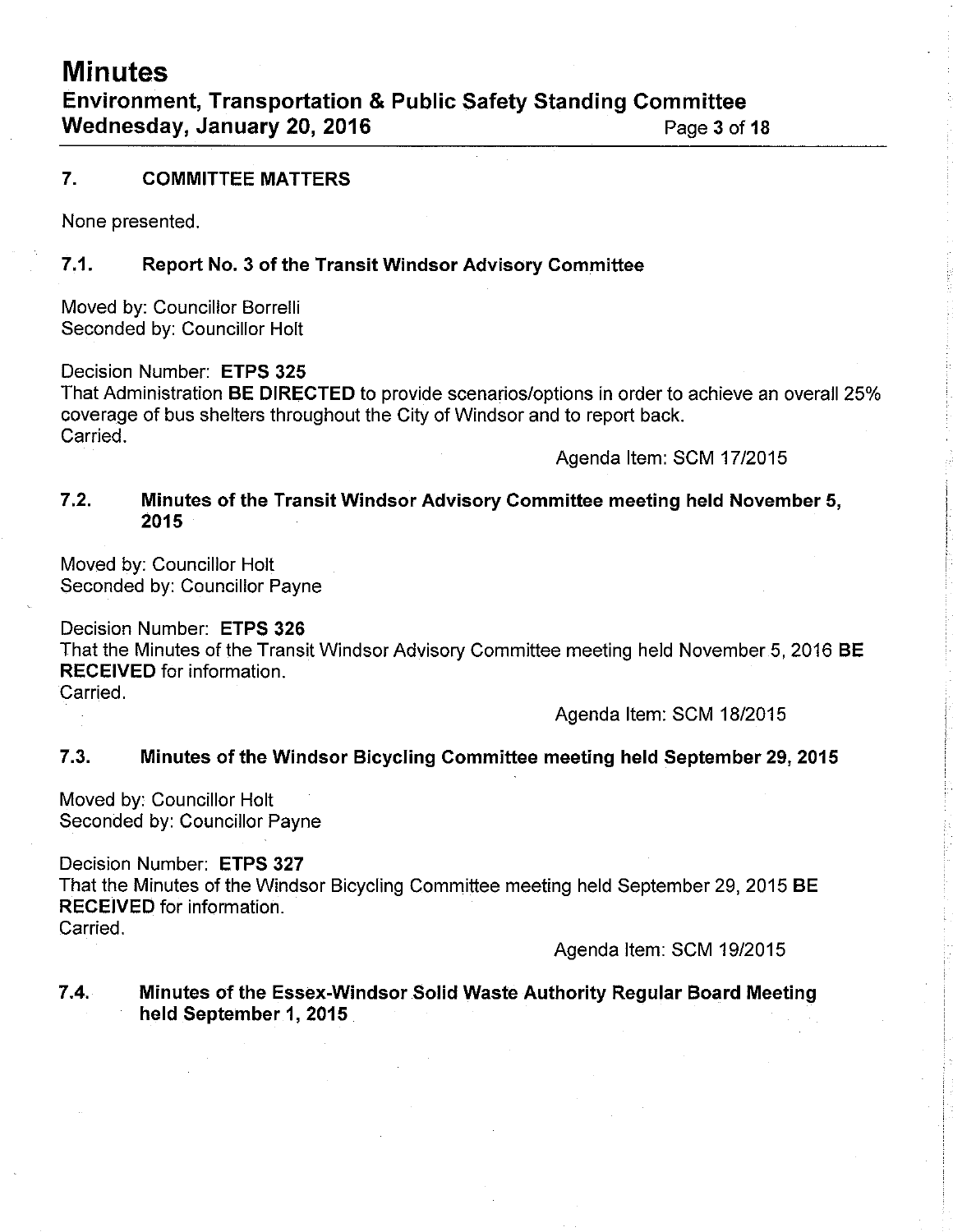# **Minutes** Environment, Transportation & Public Safety Standing Gommittee Wednesday, January 20, 2016 **Page 4 of 18** Page 4 of 18

Moved by: Councillor Holt Seconded by: Councillor Payne

Decision Number: ETPS 328 That the minutes of the Essex-Windsor Solid Waste Authority Regular Board meeting held September 1, 2015 BE RECEIVED for information. Carried.

Agenda Item: SCM 21/2015

## 7.5. Minutes of the Town & Gown Committee meeting held November 17, 2015

Moved by: Councillor Holt Seconded by: Councillor Payne

Decision Number: ETPS 329 That the minutes of the Town & Gown Committee meeting held November 17, 2015 BE RECEIVED for information. Carried.

Agenda Item: SCM 28/2015

# 7.6. Minutes of the Essex-Windsor Solid Waste Authority Regular Board Meeting held November 3, 2015

Moved by: Councillor Holt Seconded by: Councillor Payne

Decision Number: ETPS 330 That the minutes of the Essex-Windsor Solid Waste Authority Regular Board meeting held November 3,2015 BE RECEIVED for information Carried.

Agenda Item: SCM 36/2015

# <sup>7</sup>.7 . Minutes of the November 26, 2015 Windsor Essex County Environment **Committee**

Moved by: Councillor Holt Seconded by: Councillor Payne

Decision Number: ETPS 331 That the minutes of the Windsor Essex County Environment Commiftee meeting held November 26,2015 BE RECEIVED for information. Carried.

Agenda ltem: SCM 3712015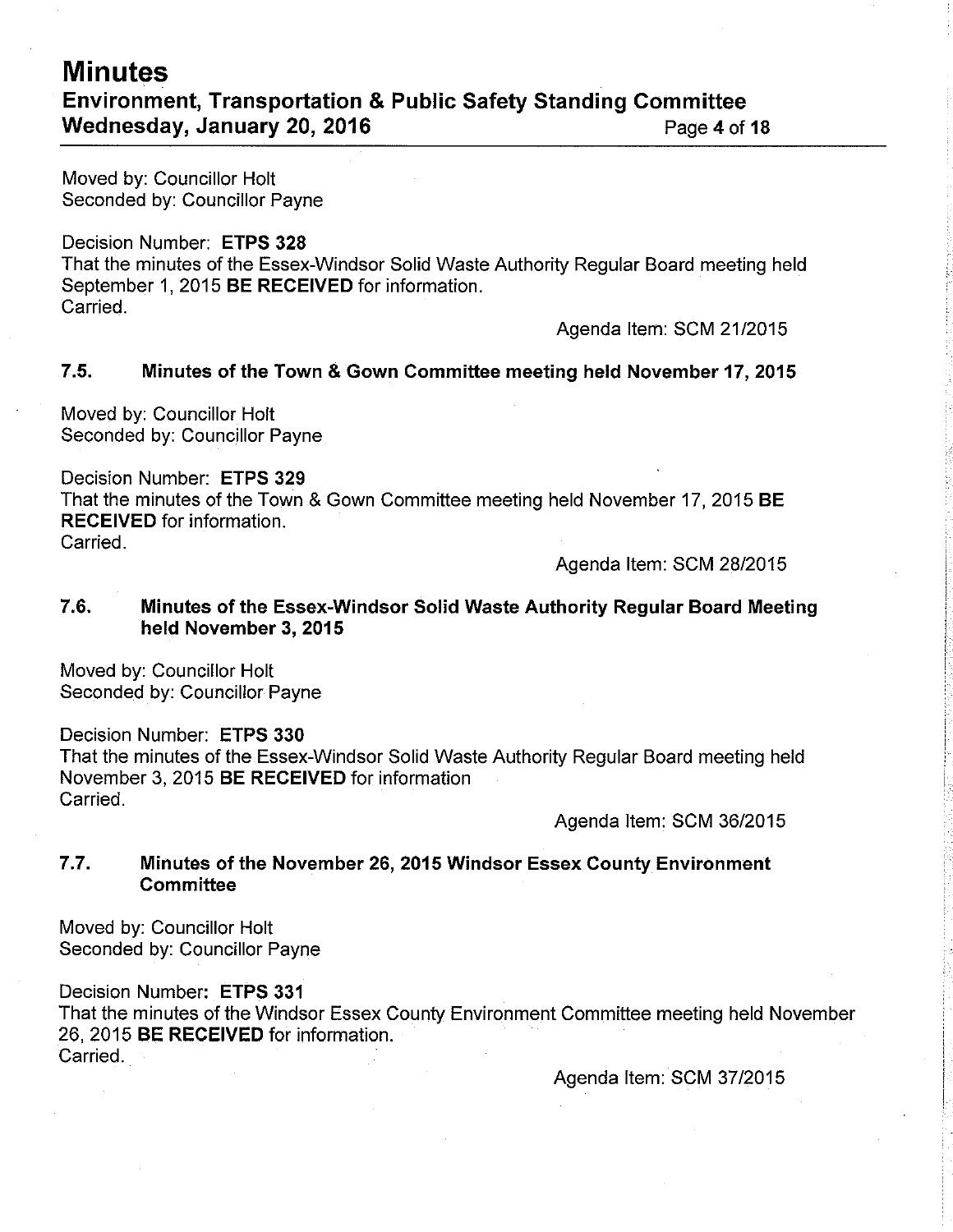**Minutes** Environment, Transportation & Public Safety Standing Committee Wednesday, January 20, 2016 **Page 18** Page 5 of 18

#### 8. ADMINISTRATIVE ITEMS

#### 8.1. CQ44-2015 - Kildare Road Traffic Calming (Seneca to Shepherd) - Ward <sup>4</sup>

Councillor Holt inquires if the committee accepts this recommendation whether this particular request will be at the petition stage. Josette Eugenie, Manager of Transportation Planning, appears before the Environment, Transportation and Public Safety Standing Committee and indicates no action will take place until this report is approved by Council. lf it is approved by Council, the requestor would be asked to circulate the petition, if he's not willing to circulate it, public works administration would determine if someone else would be willing to circulate it and this would be carried out in sequence. She advised there is a cue of projects and this would be placed in that cue.

Moved by: Councillor Holt Seconded by: Councillor Francis

Decision Number: ETPS 332 That the report CQ44-2015 - Kildare Road Traffic Calming (Seneca to Shepherd) BE RECEIVED for information. for information. Canied. Agenda ltem: S 39/2015

Clerk's File: ST20l5

#### 8.2. CQ48-2015 Temporary Traffic Signals During Detours - City-Wide

Moved by: Councillor Francis Seconded by: Councillor Holt

Decision Number: ETPS 333 That the report CQ48-2015 Temporary Traffic Signals During Detours BE RECEIVED for information. Carried.

> Agenda Item: S 41/2015 Clerk's File: ST2015

# 8.3. M24O-2015 George Avenue and Ypres Street All-way Stop Request - Ward <sup>5</sup>

#### James Ellís. resident

James Ellis, resident, appears before the Environment, Transportation and Public Safety Standing Committee citing several concerns he has with the information in the report, specifically related to the use of the speed trailer, the number of accidents, clearing of the city sidewalk, transport trucks and the amount of traffic at the corner.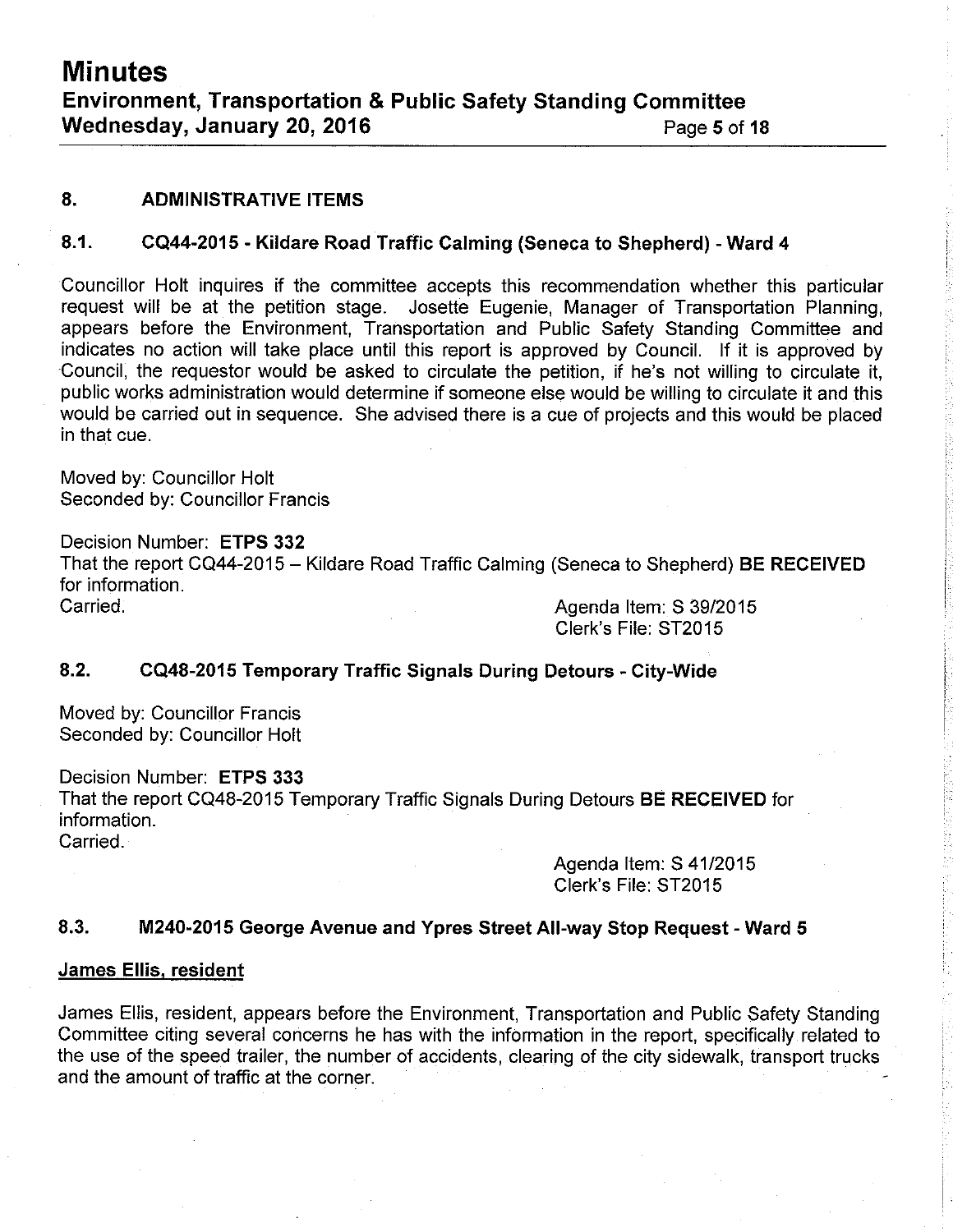# Minutes Environment, Transportation & Public Safety Standing Committee Wednesday, January 20, 2016 **Page 6 of 18**

Councillor Francis inquires as to the report initiating a traffic calming petition. Administration indicates that the all-way stop request was not warranted but that the traffic calming request will be put forward. The resident will be contacted to determine if they want to circulate the petition. Administration advises this request is in the cue but a timeline of when the process will start has not been determined. Mark Winterton, City Engineer, appears before the Environment, Transportation and Public Safety Standing Committee and indicates that the radar trailer records speeds and volumes as the vehicles go by, it does take the average, and he also indicates the route is not deemed a truck route. Mr. Ellis clarifies that the transport trucks come out of the alley from a local grocery store. Mr. Winterton indicates that if trucks are travelling that area 311 can be contacted so that enforcement would be sent out. Administration indicates the more information that can be provided, the better it will be for enforcement. Public Works will attend at the grocery store and follow up with Windsor Police Services regarding this issue. Mr. Ellis is informed that there is a backlog for traffic calming requests but he is on the list and in the cue.

Moved by: Councillor Francis Seconded by: Councillor Payne

Decision Number: ETPS 334 That report M240-2015 George Avenue and Ypres Street All-way Stop Request BE RECEIVED for information. Carried.

> Agenda Item: S 42/2015 Clerk's File: ST2015

# 8,4, M331-2012 Gentre Lake Drive and Cranston Court On-Street Parking Petition - Ward <sup>1</sup>

Councillor Francis indicates that in speaking with some of the residents in the area, most are not in favour of the recommendation, so he will put a recommendation forward to remain status quo, and not endorsing the administrative recommendation as it appears in the report.

Councillor Holt requests clarification, keeping status quo will allow the 5 parking spots on Cranston to be kept. Administration agrees with this comment.

Moved by: Councillor Francis Seconded by: Councillor Payne

Decision Number: ETPS 335

That the current level of on-street parking regarding Centre Lake Drive and Cranston Court **BE** MAINTAINED at status quo; and

That the administrative recommendation BE NOT APPROVED. Carried.

> Agenda ltem: S 4312015 Clerk's File: ACO|11248 ST2015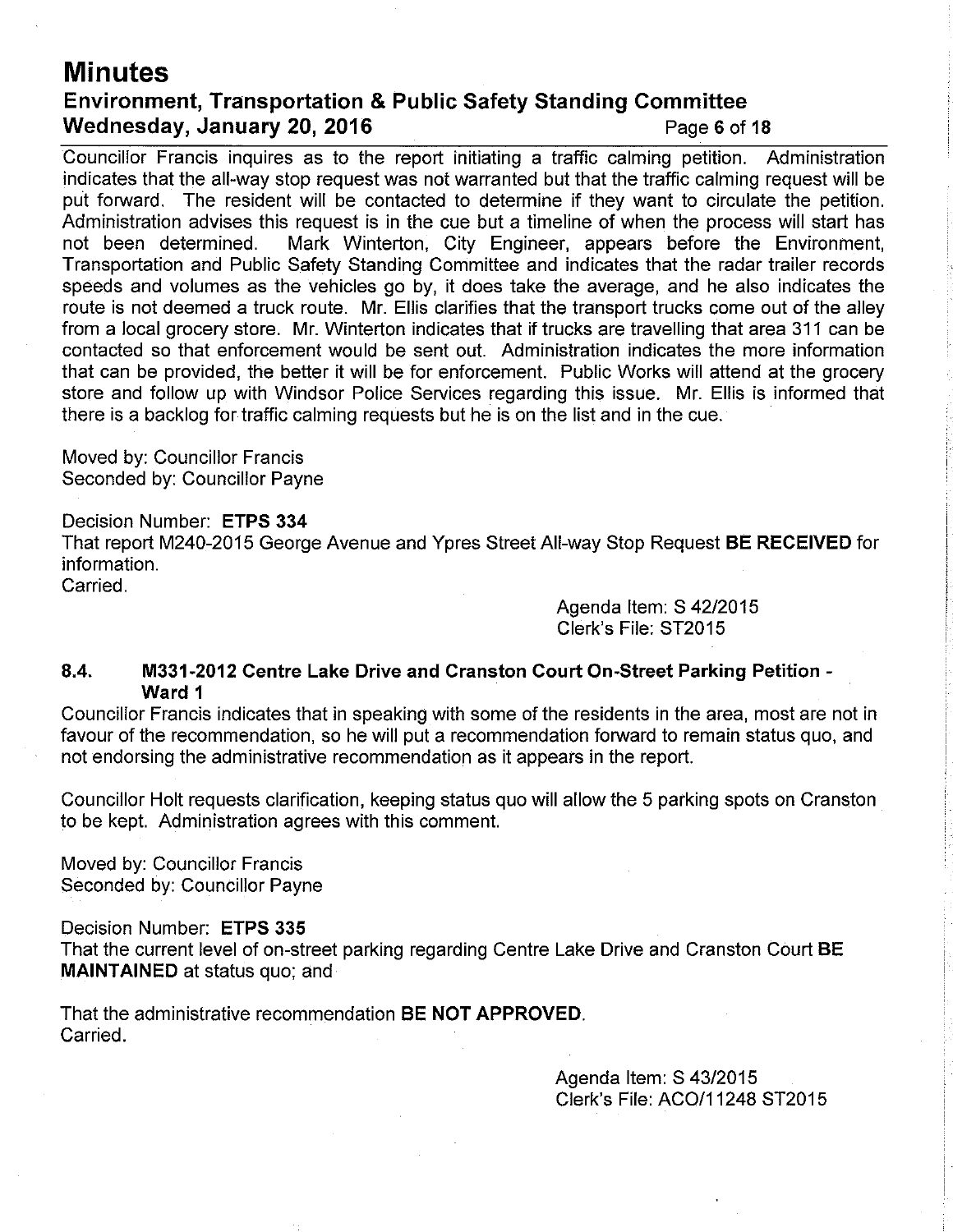# 8.5. Conference Presentation - Ganadian lnstitute of Transportation Engineers - City-wide

(For final disposition of this matter please see Section 4-Requests for Deferrals, Referrals or Withdrawals)

> Agenda ltem: S 4412015 Clerk's File: SW2015

# 8.6. CQ50-2015 Wyandotte Street and Church Street Crosswalk Request - Ward <sup>3</sup>

Moved by: Councillor Holt Seconded by: Councillor Francis

Decision Number: ETPS 336

That the report CQ50-2015 Wyandotte Street and Church Street Crosswalk Request BE RECEIVED for information. Carried.

> Agenda ltem: S 45/2015 Clerk's File: ST2015

# 8.7. Petition requesting removal of No Parking signs on Ronald Avenue - Ward <sup>9</sup> cQ60-2015

(For final disposition of this matter please see Section 4-Requests for Deferrals, Referrals or Withdrawals)

> Agenda ltem: S 5212015 Clerk's File: ST2015 ACO|12103

# 8.8. Update to Council on Basement Flooding Prevention Measures - Citywide

Councillor Francis commends the work of administration and requests that administration comment on tackling the problem of basement flooding. Mark Winterton, City Engineer, indicates the administrative report is a good news report that will enable us to get to the next steps. Permanent flow monitoring is in place and the hydraulic model report will be coming forward soon and he is excited for the next couple of years. He thanks Council for the program support and believes it is paying off and there is positive progress.

Councillor Holt inquires as to the surplus in the mandatory downspout disconnection program budget and is it due to the lack of requests being received. Mr. Winterton indicates 8-10% uptake on requests is received. He feels administration is making good progress and currently it is voluntary and a free program for the City of Windsor residents. There may be unintended consequences if a mandatory system is put in place, including costs for enforcement and staff. ln the future this may be something administration may consider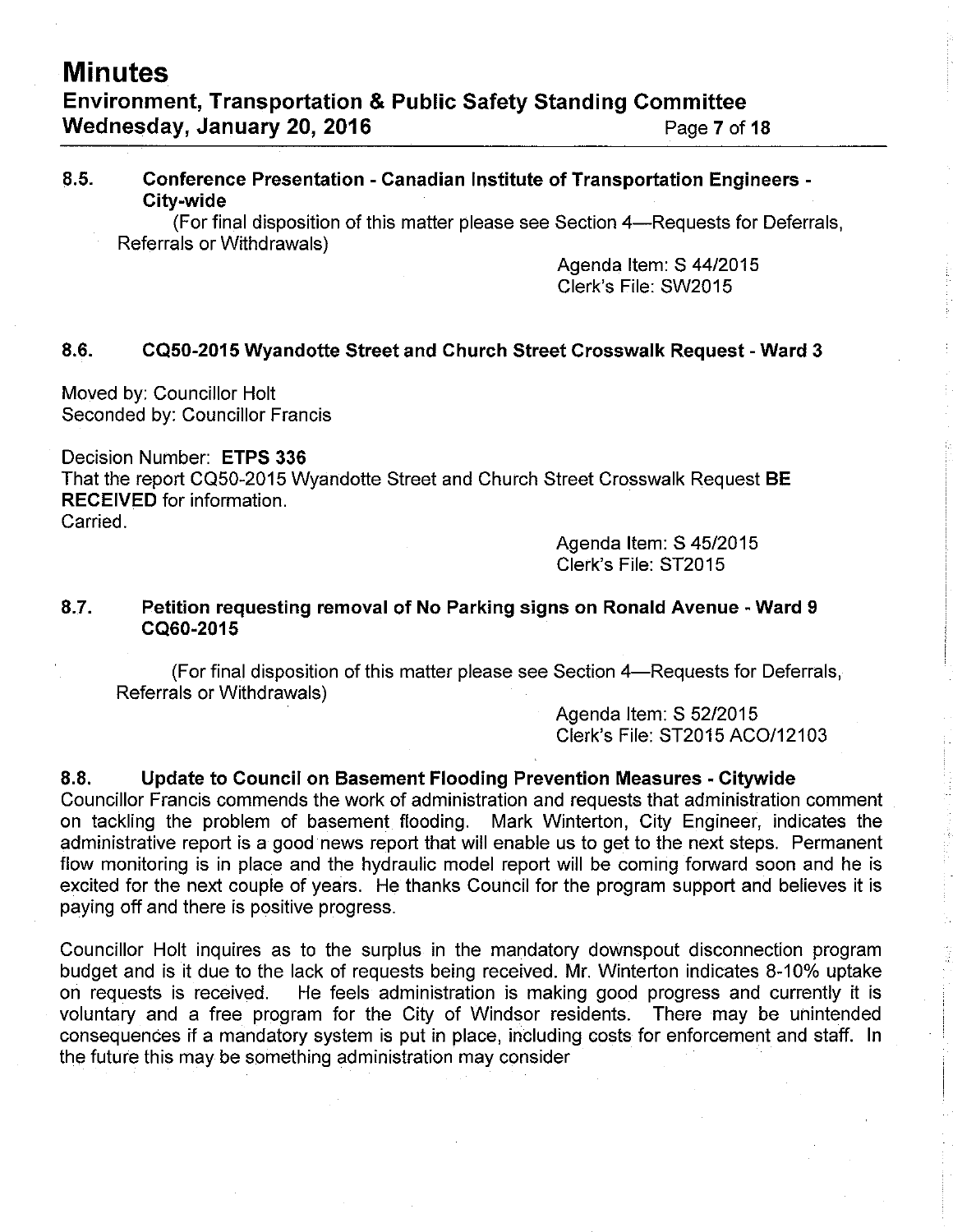# **Minutes** Environment, Transportation & Public Safety Standing Committee Wednesday, January 20, 2016 **Page 8 of 18** Page 8 of 18

Councillor Holt inquires as to the methods of communicating to the taxpayers the utilization of the program so that more residents use it, and it would save money down road. Mr. Winterton will endeavour to roll out some additional communications to refresh the program. Public Works administration will work with the in house communications area to enhance existing information.

Moved by: Councillor Holt Seconded by: Councillor Francis

Decision Number: ETPS 337

That the report of the City Engineer dated December 4,2015 entitled "Update to Council on Basement Flooding Prevention Measures" BE RECEIVED for information. Carried.

> Agenda ltem: S 6212015 Clerk's File:ST2015

### 8.9. Response to CQ61-2015 - Downspout Disconnection Program

Moved by: Councillor Holt Seconded by: Councillor Payne

Decision Number: ETPS 338

That the report of the City Engineer dated December 8, 2015 entitle "Response to CQ61-2015-Downspout Disconnection Program" BE RECEIVED for information. Carried.

Agenda ltem: S 65/2015 Clerk's File: SW2015

## 8.10. CQ63-2015 - Winter Control ltems - CITY WIDE

Councillor Payne inquires as to the notification of residents clearing their sidewalk as per the bylaw, and whether there is any way to deal with this as it tends to make the residents unhappy. Mark Winterton indicates that last year was a record situation including 16 inches of snow on one day. They try to work within existing by-laws and there is no recommendation to change by-laws or procedure. They have also worked with enforcement in certain instances and this was communicated to the public. Administration indicates the snowfall process has been reviewed and admínistration is recommending maintaining the current status.

Councillor Payne inquires whether there is enough communication with the public during these snowfall events. Mr. Winterton indicates there is always room for improvement and when it is reviewed and if there is an opportunity to improve this communication they will. This would encompass all snow events, not just clearing of sidewalks. Social media may also be used in the future.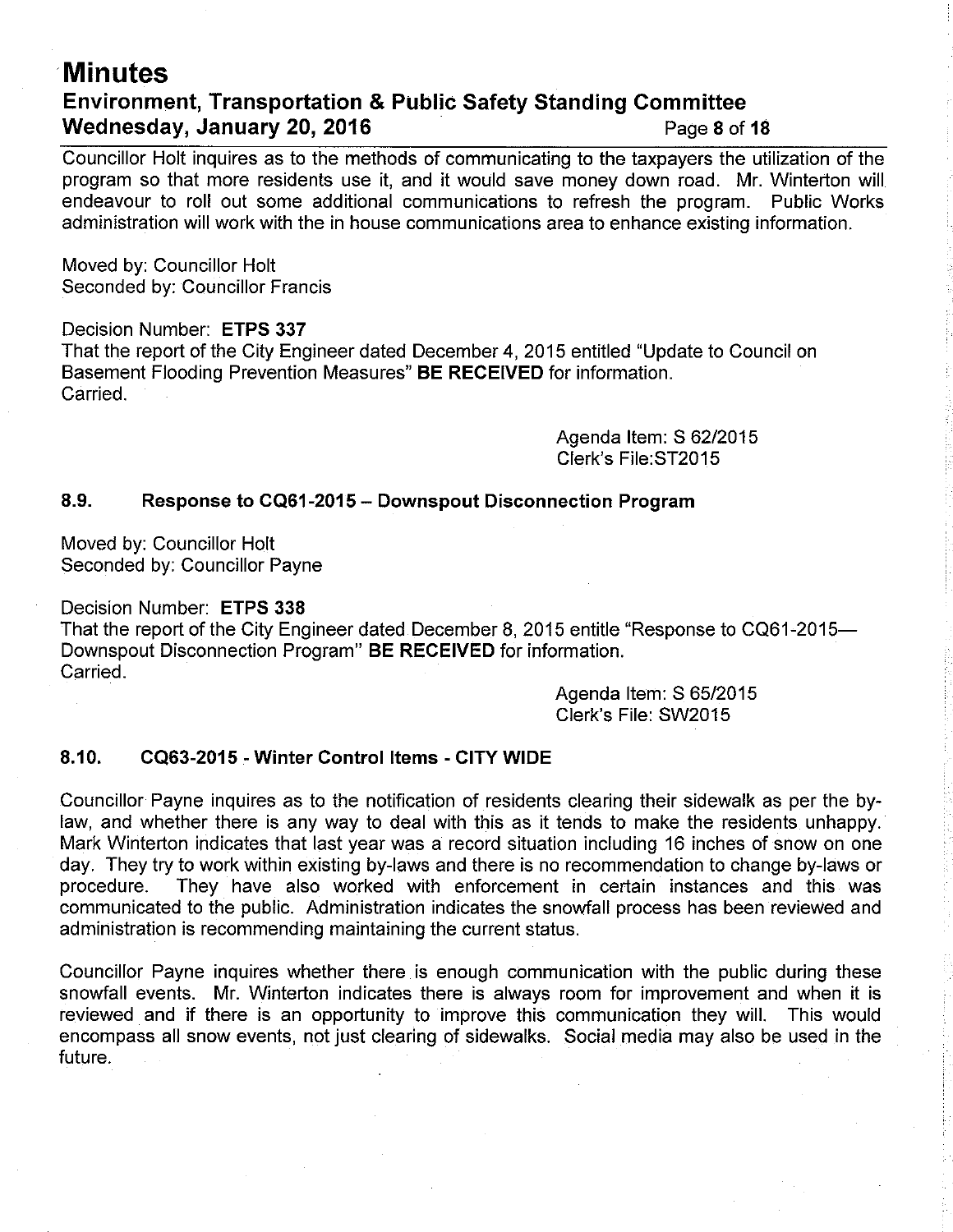# **Minutes** Environment, Transportation & Public Safety Standing Gommittee Wednesday, January 20, 2016 **Page 9 of 18** Page 9 of 18

Councillor Payne inquires about a snow emergency and how the parking can be accommodated so that ploughing won't be inhibited. Mr. Winterton indicates during these snow emergency situations city parking lots are utilized. lt is a problem when cars are on streets and they have options to remove cars if necessary. This is usually just an advisory under normal circumstances.

Councillor Holt inquires regarding when sidewalks are removed and then rebuilt right to the edge of the right of way which has occurred in a particular area of Walkerville. Will this be common place and what will be done with the snow as now there is no place for the snow to be put. Mr. Winterton indicates that this particular case was done with the agreement of the residents. Some other landscaping issues came into play in this instance and he reiterates that this is not typically done. Mr. Winterton indicates with the new AODA regulations in place new requirements have to be followed so these sidewalks will be reviewed differently.

Councillor Francis inquires whether research has taken place with other municipalities in North America and if they have different techniques that the City can adopt, plough advancements and so on that involve not putting snow onto resident's driveways. Mr. Winterton indicates that these things can happen but they would impact current budgets. The equipment that the City has is current/state of the art equipment and he's not aware of any other advancements that can be put in place in the City. Comparisons with other municipalities have been made in terms of levels of service. Administration is not aware of any new technology that currently exists that the Ciiy doesn't currently use.

Moved by: Councillor Payne Seconded by: Councillor Francis

#### Decision Number: ETPS 339

THAT Council receive this report FOR INFORMATION in response to CQ63-2015 which requested administration report back on the following winter control items in regards to 1) notification to property owners not to clear their sidewalks until all plowing is done; 2) plowing onto lawns rather than sidewalks; and 3) declaration of a snow emergency so as to get vehicles off streets where possible be responded. Carried.

> Agenda ltem: S 6112015 Clerk's File:SW2015

# 8.11. Pedestrian Generator Sidewalk on: Rankin Avenue from Liberty Street to Beals Street West

#### Laura Chiasson. area resident

Laura Chiasson, area resident, appears before the Environment, Transportation & Public Safety Standing Committee and provides a brief outline of her concerns regarding the administrative report entitled Pedestrian Generator Sidewalk on: Rankin Avenue from Liberty Street to Beals Street West. She cites the survey by Public Works in which 88% of the property owners are not in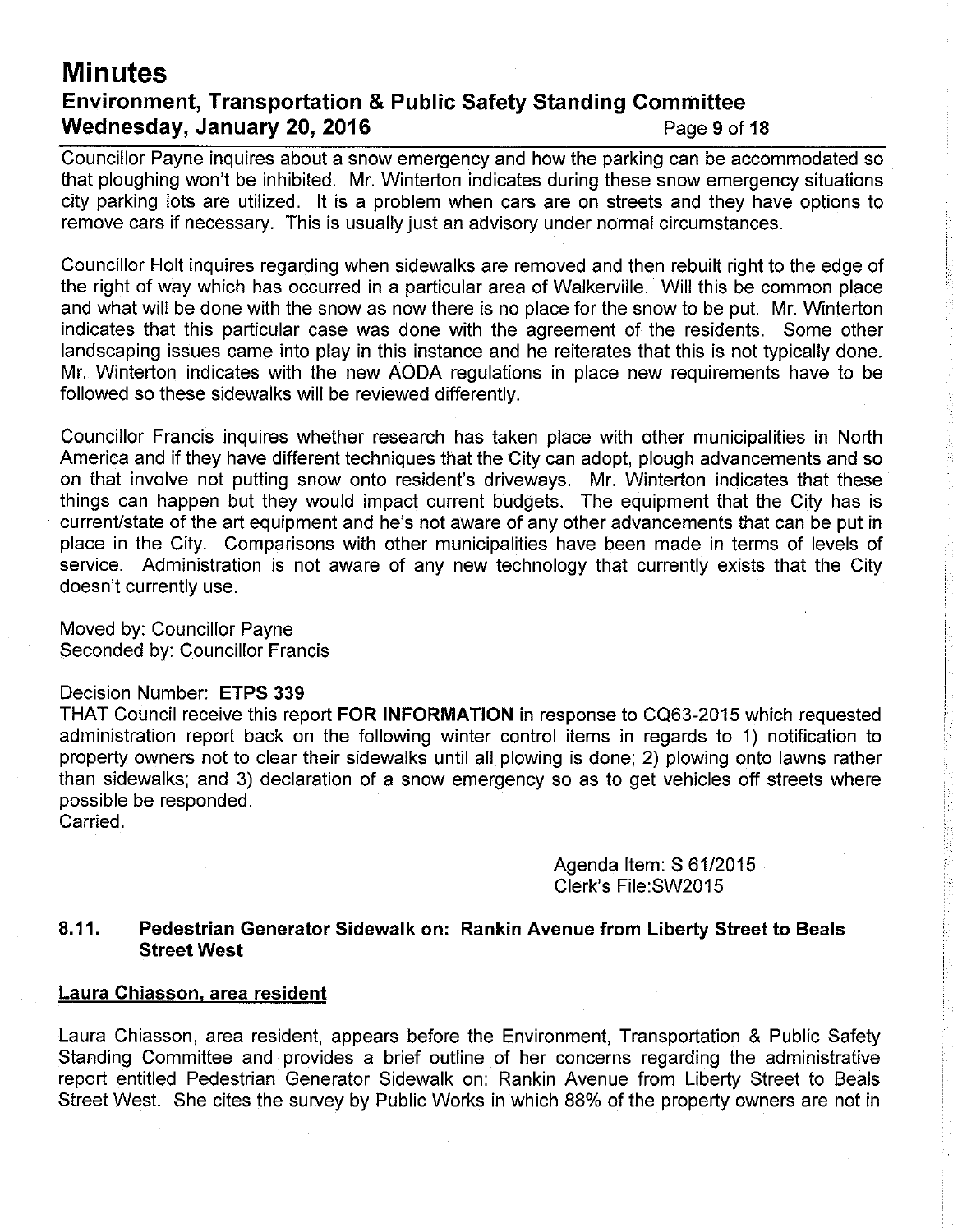# **Minutes** Environment, Transportation & Public Safety Standing Committee Wednesday, January 20, 2016 **Page 10 of 18**

favour of the proposed sidewalk. She concludes by suggesting that taxpayers will be paying for a sidewalk that most area residents do not favour.

Councillor Francis thanks Ms. Chiasson for appearing before the Standing committee, he will be discussing the ongoing issues along with other issues regarding the overall problem in this area at an upcoming meeting with the School Board. This stems from a larger issue and where the actual problem area is as well as vehicular congestion in the area. Ms. Chiasson indicates ihat most residents aren't interested in the sidewalk and it isn't necessary, and this would only be an interim solution and concludes by suggesting that the South Windsor area in the vicinity of Massey high school requires a long-term solution that would involve addressing vehicular congestion as well.

Moved by: Councillor Francis Seconded by: Councillor Payne

#### Decision Number: ETPS 340

That the report of the City Engineer dated December 1, 2015 entitled "Pedestrian Generator Sidewalk on: Rankin Avenue from Liberty Street to Beals Street West BE RECEIVED for information; and that the status quo BE MAINTAINED. Carried.

> Agenda ltem: S 60/2015 Clerk's File: SW2015

## 8,12. lnitiation of Gonstruction of Sanitary Sewer and Streetlights Betts Avenue from Tecumseh Road West to Algonquin Street

Moved by: Councillor Holt Seconded by: Councillor Francis

- Decision Number: ETPS 341<br>I. That in view of the City of Windsor's intention to initiate the construction of sanitary sewers and streetlights on Betts Avenue from Tecumseh Road West to Algonquin Street, as shown located on attached Drawing C-3325, the attached report of the City Engineer to address the requirements of Section 6 of Ontario Regulation 586/06, BE APPROVED and the requirements regarding the notices to the public and owners of the lots liable to be specially charged with respect to the work, as required by Section 6 of Ontario Regulation 586/06, BE UNDERTAKEN, said notices to be in content as per the report of the City Engineer.
- ll. That assuming a sufficiently signed petition against the Betts Avenue project is NOT received, the City Engineer BE AUTHORIZED to proceed with the tendering and Award of Tender to the low bidder, subject to the tender meeting project specifications, and being within the approved estimated budget; and subject to the terms and conditions of the City of Windsor's Purchasing By-law 93-2012; and that the Chief Administrative Officer and City Clerk BE AUTHORIZED to sign a contract with the low tenderer, satisfactory in form to the City Solicitor, in financial content to the City Treasurer, and in technical content to the City Engineer.

Carried.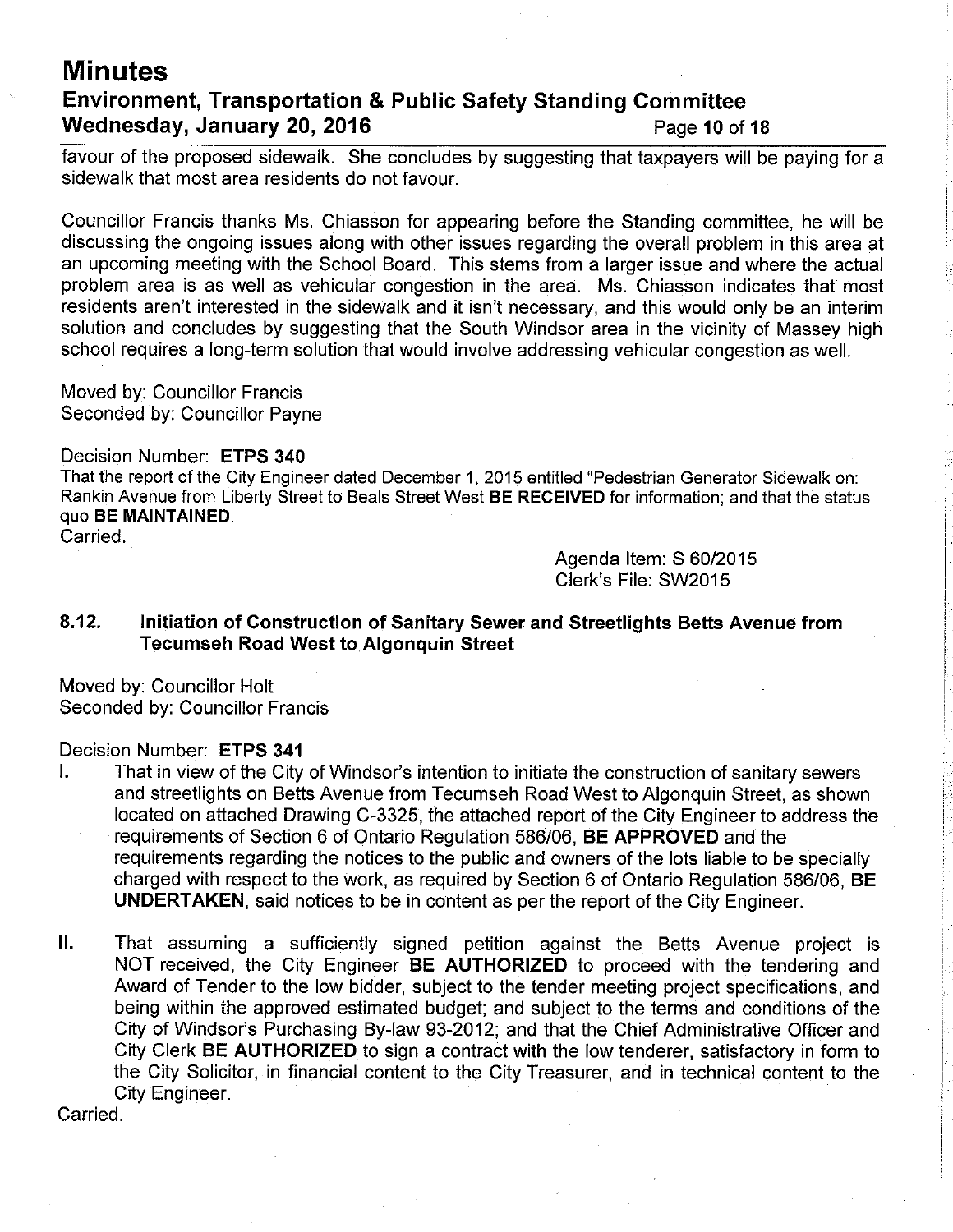Agenda ltem: S 48/2015 Clerk's File: SW/12395

# 8.13. lnitiation of Gonstruction of Sanitary Sewer and Streetlights Randolph Avenue from Algonquin Street to Totten Street

Moved by: Councillor Francis Seconded by: Councillor Holt

- Decision Number: ETPS 342<br>L That in view of the City of Windsor's intention to initiate the construction of sanitary sewers and streetlights on Randolph Avenue from Algonquin Street to Totten Streei, as shown Iocated on attached Drawing C-3326, the attached report of the City Engineer to address the requirements of Section 6 of Ontario Regulation 586/06, BE APPROVED and the requirements regarding the notices to the public and owners of the lots liable to be specially charged with respect to the work, as required by Section 6 of Ontario Regulation 586/06, BE UNDERTAKEN, said notices to be in content as per the report of the City Engineer.
- ll. That assuming a sufficiently signed petition against the Randolph Avenue project is NOT received, the City Engineer BE AUTHORIZED to proceed with the tendering and Award of Tender to the low bidder, subject to the tender meeting project specifications, and being within the approved estimated budget; and subject to the terms and conditions of the City of Windsor's Purchasing By-law 93-2012; and that the Chief Administrative Officer and City Clerk **BE AUTHORIZED** to sign a contract with the low tenderer, satisfactory in form to the City Solicitor, in financial content to the City Treasurer, and in technical content to the City Engineer.

Carried.

Agenda ltem: S 4712015 Clerk's File:SW12396

# 8.14. Tabling of the 2015-2035 Parks Master Plan

Councillor Payne inquires as to whether there is mention or hope of Roseland Park in the Parks Master Plan document. Phil Roberts, Executive Director of Parks appears before the Environment, Transportation and Public Safety Standing Committee regarding the Parks Master Plan administrative report and indicates that a number of things have been taken into account in the creation of the document including parks and how they are spaced. Roseland is geographically important but is not directly included in the report.

Councillor Payne asks whether it will be ignored. Mike Clement, Manger of Parks Development, appears before the Environment, Transportation and Public Safety Standing Committee regarding the Parks Master Plan indicating that it won't be ignored but when other things are considered such as playground equipment replacement it will be considered at that time. Since Roseland Park is a neighbourhood park, when these types of parks are being considered it will also be considered at that time. ln the long run all the parks will be prioritized.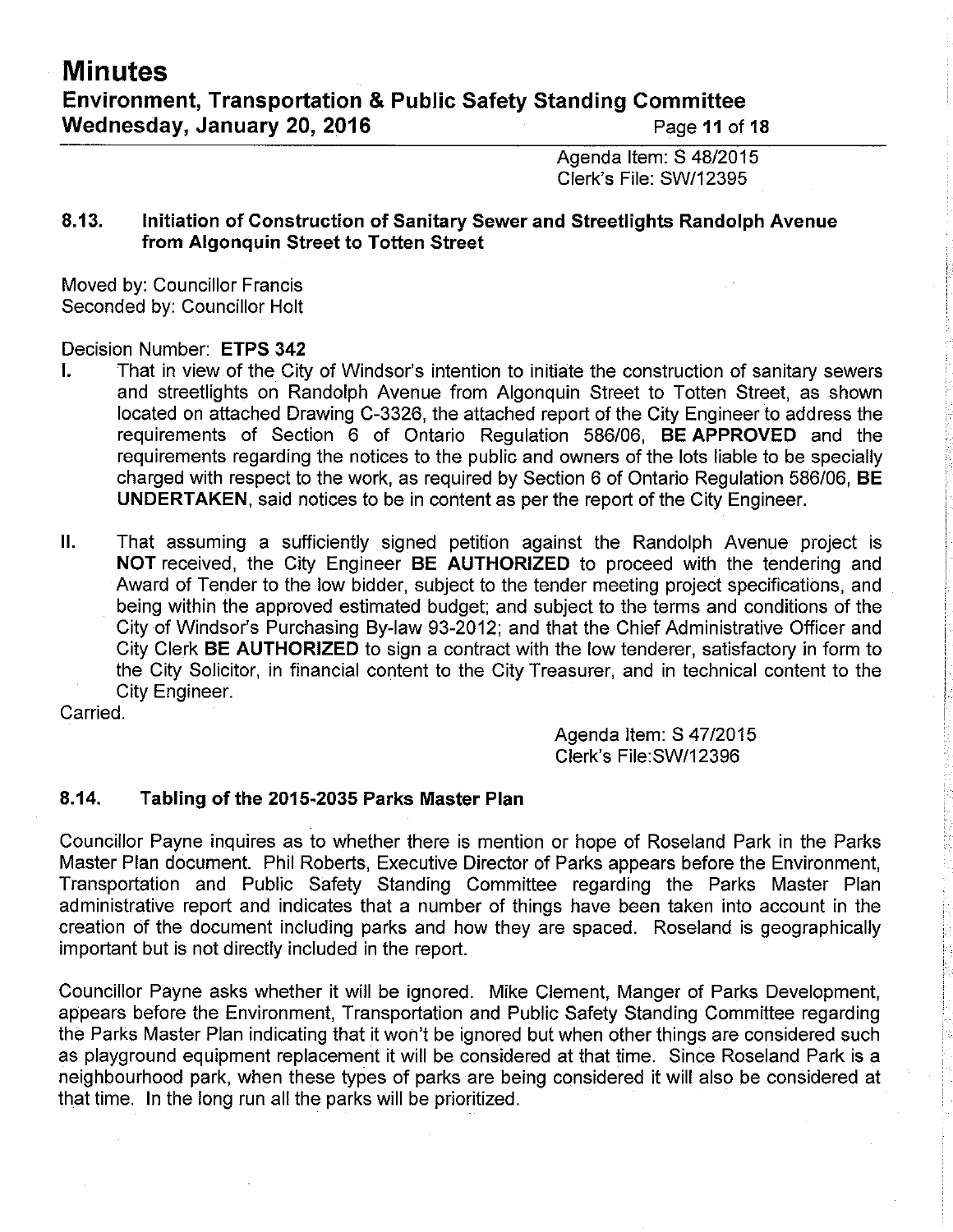Moved by: Councillor Francis Seconded by: Councillor Holt

#### Decision Number: ETPS 343

That the draft "REDISCOVER OUR PARKS: 2015-2035 Parks and Outdoor Recreation Master Plan" BE TABLED at the Environment, Transportation and Public Safety Standing Committee for review and public consideration for four weeks and that the Standing Committee review and debate this at their next regular meeting, and;

That the Environment, Transportation and Public Safety Standing Committee, at the appropriate time, RECOMMEND to City Council adoption of "REDISCOVER OUR PARKS: 2015-2035 Parks and Outdoor Recreation Master Plan", and;

That the Parks Department BE AVAILABLE to present, and receive comments, questions and direction about the Plan prior to forwarding to City Council, with the anticipated date to Council pending review and approval of the Standing Committee and is to be determined. Carried.

> Agenda Item: S 63/2015 Clerk's File: SR2015

#### 8.15. CQ69-2015 Dougall Avenue & Tecumseh Road Crossing Guard Request - Ward 3

Moved by Councillor Holt Seconded by: Councillor Payne

Decision Number: ETPS 344 That the report CQ69-2015 Dougall Avenue & Tecumseh Road Crossing Guard Request BE RECEIVED for information. Carried.

> Agenda ltem: S 66/2015 Clerk's File: ST2016

## 8.16. Follow-up to GQ3-2011 - Mount Royal/Dominion and Cabana lntersection lmprovements - Ward <sup>1</sup>

Councillor Francis inquires as to whether this report would be tied to the Cabana renewal project. Administration acknowledges that this is the case.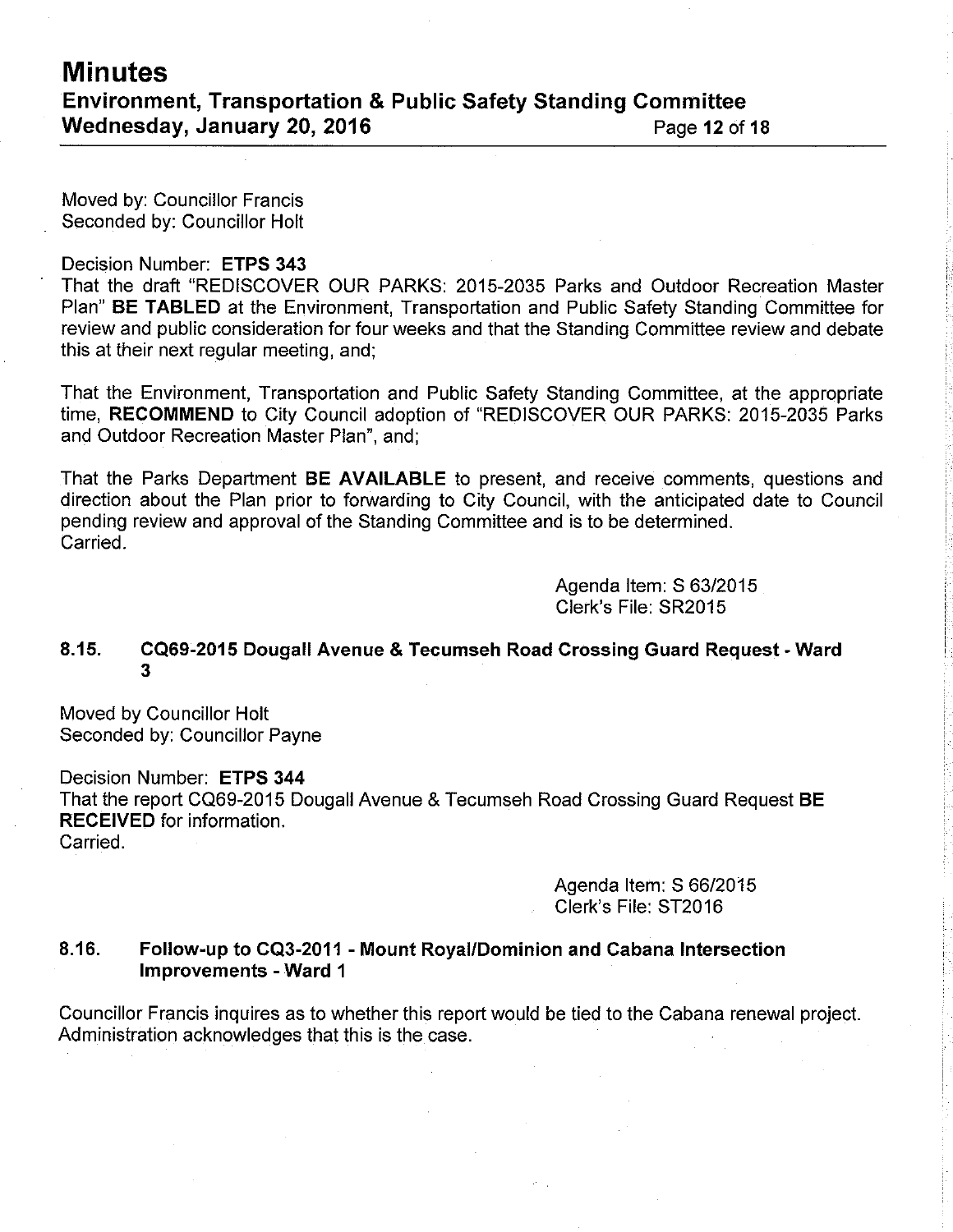# **Minutes** Environment, Transportation & Public Safety Standing Committee Wednesday, January 20, 2016 **Page 13 of 18**

Moved by: Councillor Francis Seconded by: Councillor Holt

Decision Number: ETPS 345 That the report Follow-up to CQ3-2011 - Mount Royal and Cabana lntersection lmprovements BE RECEIVED for information. Carried.

> Agenda Item: S 72/2015 Clerk's File: ST2016

# 8.17. Riverside Drive Pedestrian Crossings Class Environmental Assessment (EA) -Ward 3

Mr. Winterton provides detail regarding the Riverside Drive Pedestrian Crossings Class Environmental Assessment. He indicates the intent of this report is to bring this document forward as a planning document and table it as part of the planning process to allow for public input.

Councillor Holt reiterates that this is just approving the tabling of the document in terms of process, not endorsing the project. Administration indicates that this is what the intent is, to table the document as part of the planning process and for discussion and then the document is to be brought to Council for actual approval of the project. This is a requirement of the process involving the Environmental Assessment.

Councillor Borelli questions the recommendation. Mr. Winterton indicates as part of the Environmental Assessment, options were reviewed and the prefened solution is as contained in the document. This is a planning document that contains the underpass, the technical feasibility of the project is not being considered at this time. But what is being considered is the process, which is part of the statutory process. The actual tabling of the document, debate will occur at Council for the actual approval of the project itself.

Councillor Borelli inquires about the 30 day period. Administration indicates the 30 day period is a statutory requirement and anybody can register a complaint with the Minister regarding the assessment during that time.

Moved by: Councillor Payne Seconded by: Councillor Francis

- Decision Number: ETPS 346<br>I. THAT Council ENDORSE the completed Riverside Drive Pedestrian Crossings Class Environmental Assessment report as a planning document with recommendations supporting the Preferred Solution identified by Landmark Engineers (the City of Windsor project Consultant); and,
	- ll. THAT Administraiion ISSUE the Notice of Study Completion for the Riverside Drive Pedestrian Crossings Class Environmental Assessment as per the Municipal Class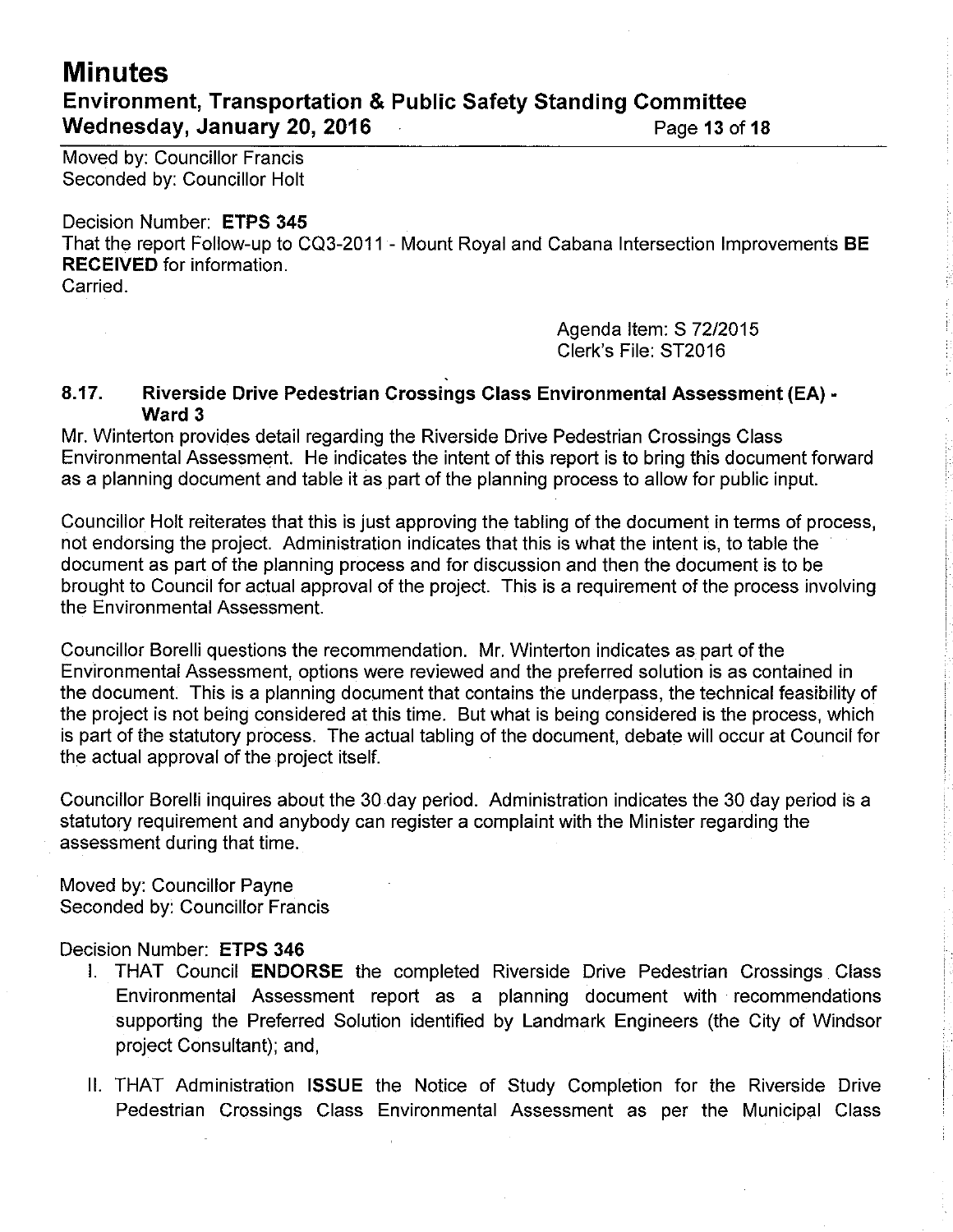# Minutes Environment, Transportation & Public Safety Standing Committee Wednesday, January 20, 2016 **Page 14 of 18** Page 14 of 18

Environmental Assessment Planning Process to commence the 30-day review period immediately following finalizing the Environmental Assessment; and,

lll. THAT these recommendations BE APPROVED subject to non-commitment for construction.

Carried.

Agenda Item: S 74/2015 Clerk's File: APM/4691 ST2016

# 8.18. Downtown Windsor Transportation Strategy Update - Project Completion - Wards 3 and 4

Councillor Payne requests clarification on the consultant's report and inquires about the administrative report. Andrew Dowie, Project Administrator, Development Projects and Right of Way, appears before the Environment, Transportation & Public Safety Standing Committee and provides a brief outline of the administrative report regarding the Downtown Windsor Transportation Strategy Update-Project Completion-Ward 3 and 4. He indicates that there are a number of individual street details presented including a number of options being reported in the document. These would be guidelines used for future projects. This provides Council with flexibility including preferred options which can be changed at Council's preference.

Councillor Francis inquires about the report and the second recommendation point in particular, requesting clarification, in addition to stressing the importance that this document has regarding the downtown area. Mark Winterton indicates that this document is intended to be used as a planning document to provide guidelines to individual projects that will require approval of Council to move fonvard. Administration is seeking that the document be tabled which will provide an opportunity to comment on each item listed in the report. Recommendations on each individual street will be brought to Council for approval or be changed if requested.

# Stephen Keen, P. Enq.. Gonsultant CIMA+ Ganada lnc.

Stephen Keen, P. Eng., Consultant CIMA+ Canada lnc. appears before the Environment, Transportation & Public Safety Standing Committee and provides a brief outline of the consultant's report regarding Downtown Windsor Transportation Strategy Update-Project Completion-Ward 3 and 4. He states that this is an active transportation focus study and it will build on the BUMP study. lmplementation of any of these options results in impacts, public consultation should be completed. Mr. Keen indicates many traffic counts were obtained and compared them with the capacity of the downtown. One-way versus two-way traffic were compared as well as on street parking and bicycle lanes. Several specific street scenarios are presented. A public opinion survey was completed, resulting in a desire for more winter clearance and more bike lanes.

Councillor Holt inquires as to whether the Consultant prefers one way or two way streets in the downtown core and whether he is aware of the reason for so many one way streets being present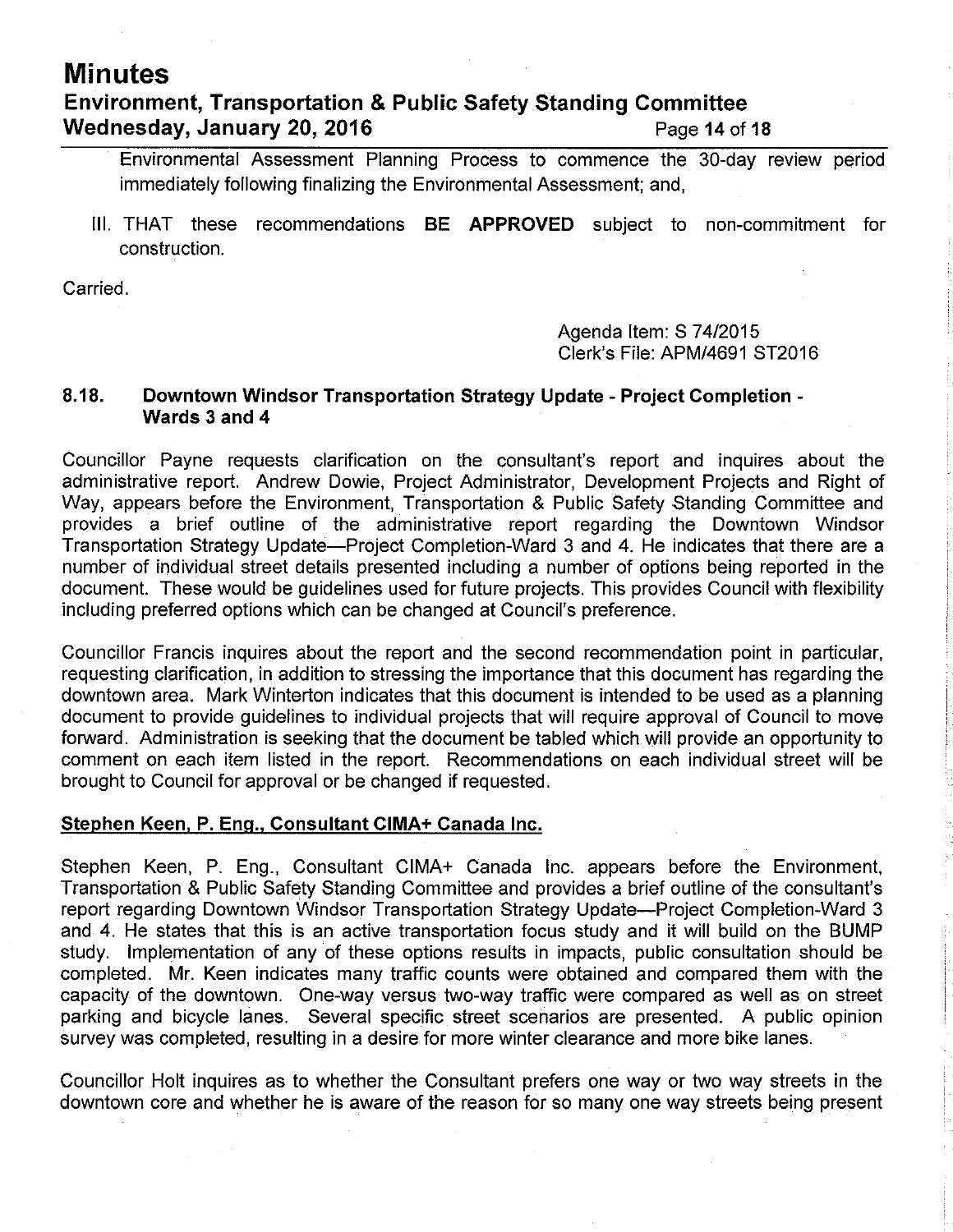# **Minutes** Environment, Transportation & Public Safety Standing Committee Wednesday, January 20, 2016 **Page 15 of 18**

in the downtown core. The consultant indicates the MTO was involved in transportation planning during that time and he believes it was traffic capacity driven at that time. He also believes bringing people in to live in the downtown will help revitalize the area. Active modes of transportation are increasing across the area and becoming more popular and attracting people to the core.

Councillor Payne inquires whether we can accommodate all active transportation as mentioned without inhibiting vehicular transportation. Mr. Keen indicates on street parking is necessary in some areas and not used in others, the area should be looked at on a street by street basis to determine the best solutions for the area.

Councillor Francis inquires at what point in time are specifics of the strategy discussed by Council and approved and how it relates to other projects including what anticipated parking capacity should be and how it relates to the big picture. Mr. Winterton indicates the report would be tabled this evening and this would be a base document and strategy as we move forward, and administration can bring forward additional information at the committee's direction for specific projects being affected by this strategy document. He indicates it's a broad spectrum of options being offered.

Councillor Borelli inquires whether the document will be considered in its entirety or whether it will be broken up into pieces. Mr. Winterton indicates the strategy is a whole document, if the recommendations come in individually all aspects will be considered that way.

Moved by: Councillor Payne Seconded by: Councillor Borrelli

Decision Number: ETPS 347

That City Council RECEIVE the Downtown Windsor Transportation Strategy, and,

That Administration BE DIRECTED to finalize the Strategy in accordance with City Council direction, and,

That this Strategy BE TABLED for review for a period of thirty (30) days; and,

That this all BE SUBJECT TO the condition that such approval does not necessarily imply approval of any particular recommendations on individual streets. Carried.

> Agenda ltem: S 7712015 Clerk's File: MT2016

## 8.19. lnterceptor Chamber Upgrades - Additional Engineering fees City Wide

Councillor Francis requests clarification that this project still falls within the allotted budget and that there was a change in work scope and not in the budget. Administration acknowledges this statement is correct.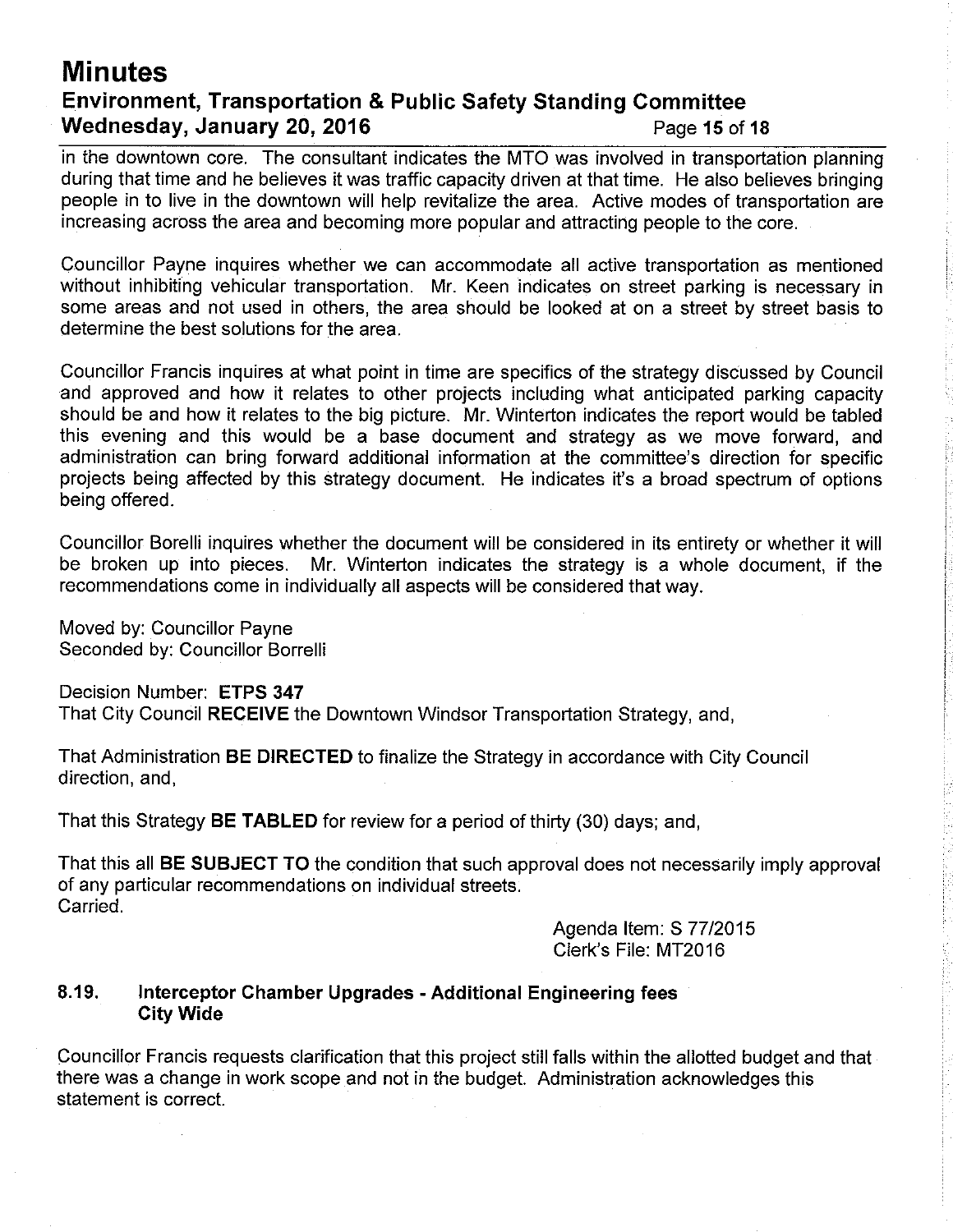Moved by: Councillor Francis Seconded by: Councillor Borrelli

## Decision Number: ETPS 348

THAT the report of the Manager of Process Engineering & Maintenance dated November 3,2015 re: lnterceptor Chamber Upgrades - Additional Engineering Fees BE RECEIVED for information. Carried.

> Agenda ltem: CM 5/2015 Clerk's File: SW/11801

#### 9. TRANSIT BOARD ITEMS

## 9.1. Gity Wide Town of Tecumseh RFP for Transit Delivery and Maintenance Services Update

Moved by: Councillor Francis Seconded by: Councillor Holt

#### Decision Number: ETPS 349

That the Environment, Transportation and Public Safety Standing Committee and the Transit Windsor Board of Directors RECEIVE FOR INFORMATION the update regarding the outcome of the Transit Windsor response to the Town of Tecumseh Request for Proposal for the delivery of Transit and Maintenance Services.

> Agenda Item: S 2/2016 Clerk's File: APR/10711 MT2016

# 9.2. Universal Bus Pass Program - Partnership with the University of Windsor Students'Alliance - City Wide

Councillor Marra acknowledges the hard work completed by the Executive Director and his team regarding this report. Pat Delmore, Executive Director, Transit Windsor appears before the Environment, Transportation and Public Safety Standing Committee regarding the Universal Buss Pass Program Partnership with the University of Windsor Students' Alliance Administrative report indicating that administration has been meeting with the partners and a town hall meeting is being planned to determine if students want to move forward with the program and Administration will also be in attendance for those meetings.

Councillor Francis asks for clarification regarding the program involving a one week free period is being considered, and that there is an opt out clause which is available to students outside the City limits that do not have transit service available only and not to students within the City boundaries.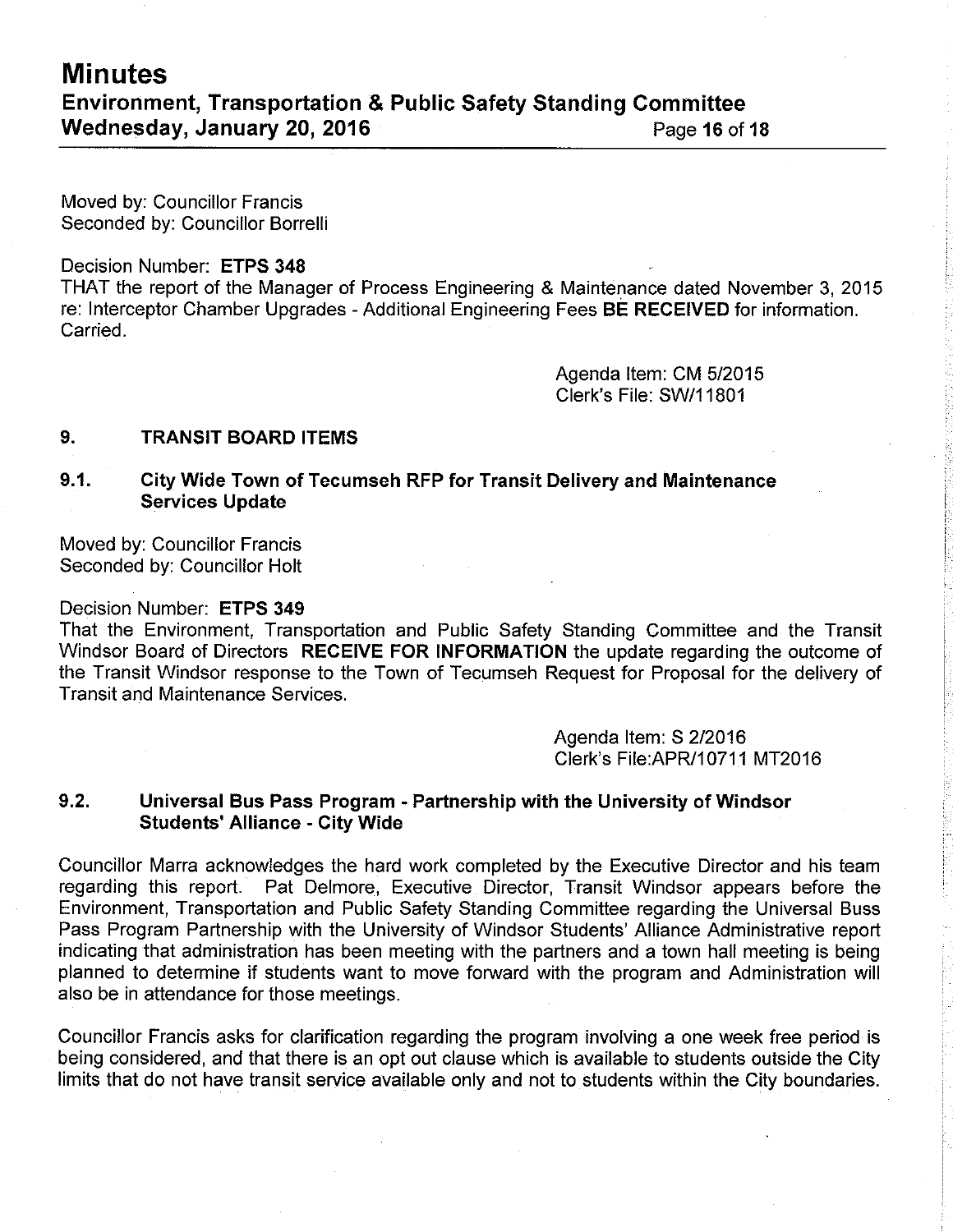# Minutes Environment, Transportation & Public Safety Standing Gommittee Wednesday, January 20, 2016 **Page 17 of 18**

Administration acknowledges this statement. They indicate that the free trial is for students to try the bus service to see whether they like it.

Councillor Holi asks for administration's opinion on this program as it failed last time. Mr. Delmore indicates that he is optimistic that the program will succeed this time. He indicates that there is strong support amongst the student committees this time.

Moved by: Councillor Francis Seconded by: Councillor Holt

Decision Number: ETPS 350

- l. That the Corporate Leader of Transportation Services and the Executive Director of Transit Windsor BE AUTHORIZED to develop a Universal Bus Pass Program with the University of Windsor Students' Alliance (UWSA) for the provision of a semester bus pass for University of Windsor students .
- II.  $\sqrt{ }$  That the Transit Windsor Board of Directors **SUPPORT** a partnership with the UWSA to provide one week of free transit (week to be determined prior to a referendum) to any University of Windsor student that shows a valid student card.
- lll. That should the student referendum be successful, the Chief Administrative Officer and the City BE AUTHORIZED to sign the resulting contract with the UWSA, satisfactory in form to the City Solicitor, in financial content to the City Treasurer , and in technical content to the Corporate Leader of Transportation Services and the Executive Director of Transit Windsor .
- lV. That Administration SUBMIT a subsequent report to City Council on the outcome of the discussions with the UWSA and results of a referendum.

Carried.

Agenda ltem: S 3/2016 Clerk's File: MT2016

# 10, ADOPTION OF TRANSIT BOARD MINUTES

None Presented.

# 11, QUESTION PERIOD

Councillor Holt inquires as to whether ltem numbers can be included on the top of Council reports using the new Agenda.Net system. The Supervisor of Council Services indicates that the request is being worked on and implemented.